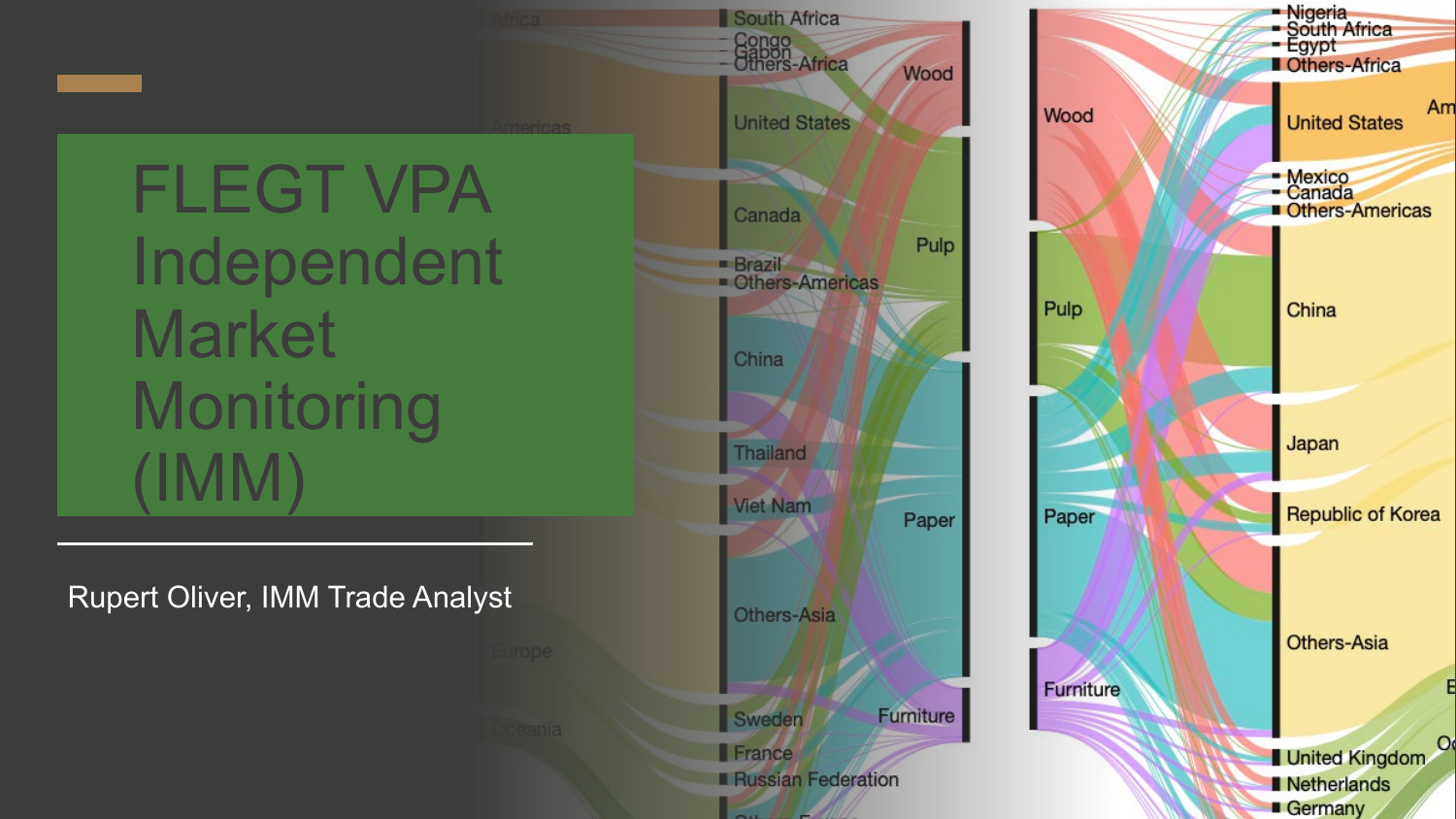### FLEGT licensed & VPA partner timber products trade trends

- Indonesia timber products exports & trade with EUTR countries
- FLEGT VPA partners in global trade
- Comment on policy implications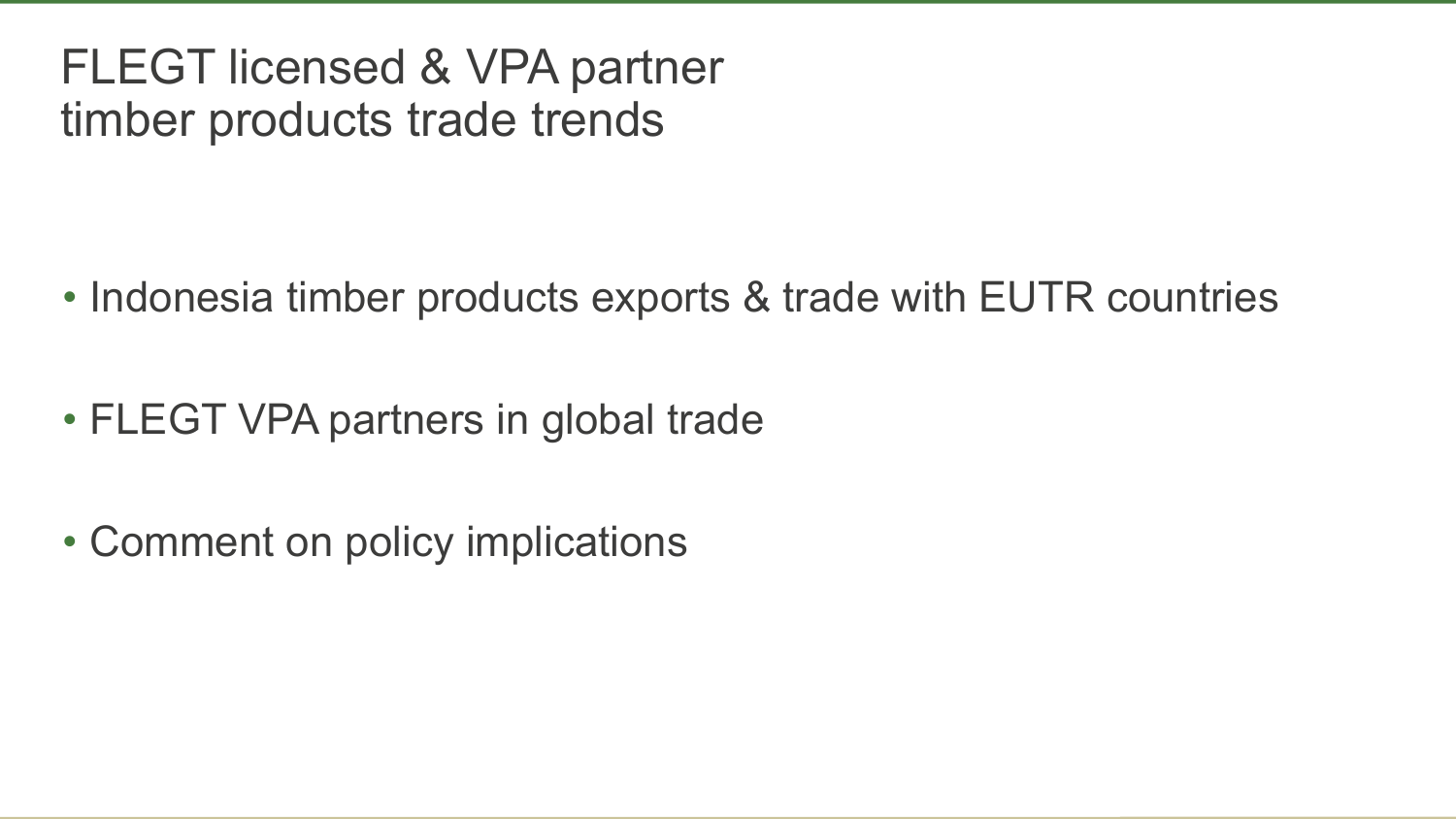# Indonesia log supply

- 61.3 million m3 in 2020, +7% due to rise in plantation production destined for P&P
- Big shift in sources of supply in the last decade with major implications for product mix & target markets
- Share 2020 (2010):
	- 74% (44%) industrial plantations
	- 14% (8%) community forests
	- 8% (13%) forest concessions
	- 1% (0%) log imports
	- 1% (32%) land clearance
	- 3% (3%) other domestic sources



*Source: : IMM analysis of Indonesian Ministry of Environment and Forestry data from RPBBI website*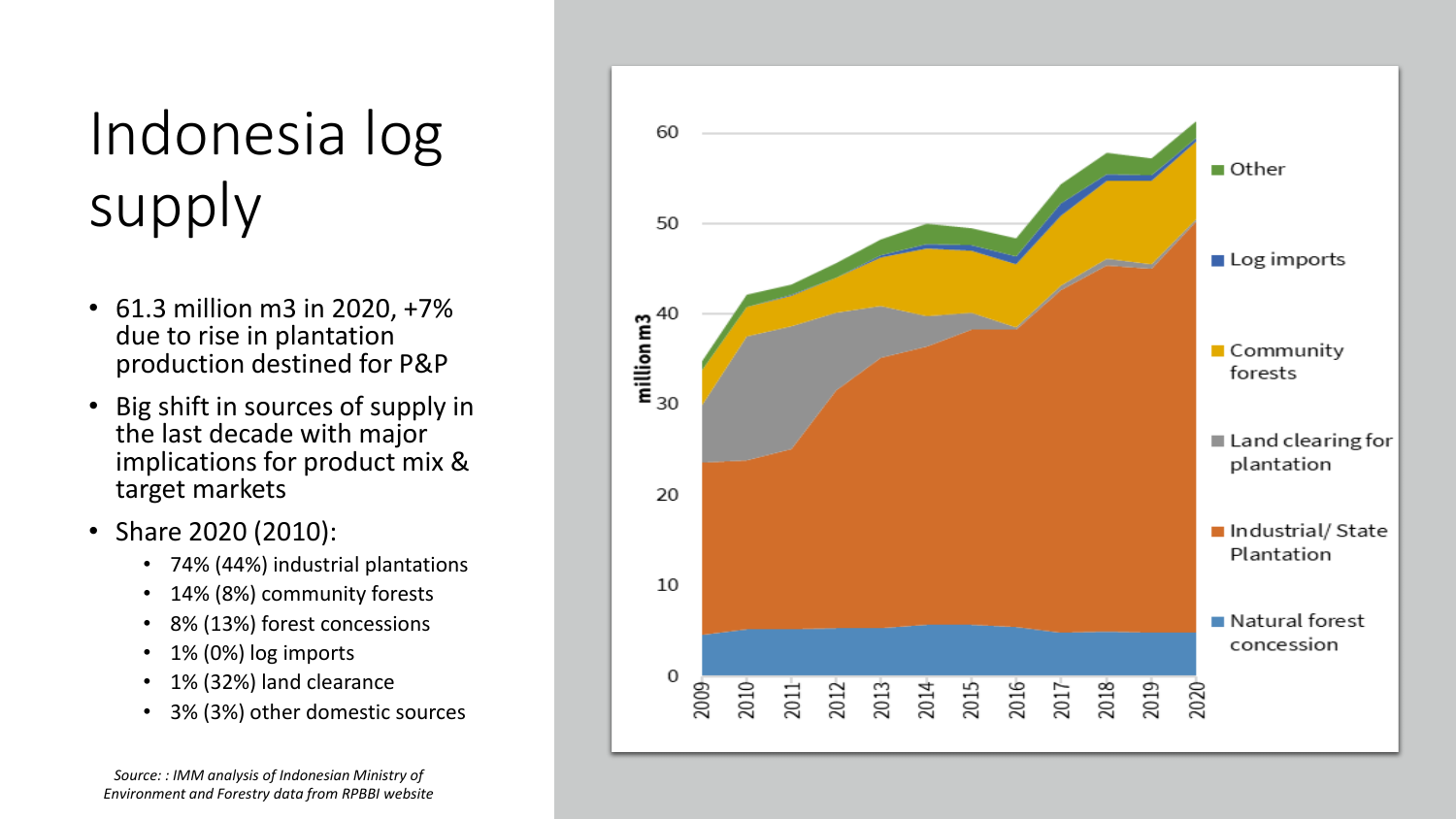## Indonesia timber product exports

- Resilient despite pandemic
- HS44 wood and wood furniture particularly robust
- 2020:
	- Total -3% to USD12 billion
	- Pulp (-9%), paper (-4%), wood (-1%), wood furniture (+10%)
- 2021 forecast:
	- Total +10% to USD13.2 billion
	- Pulp (+12%), paper (+1%), wood (+13%), wood furniture (+21%)

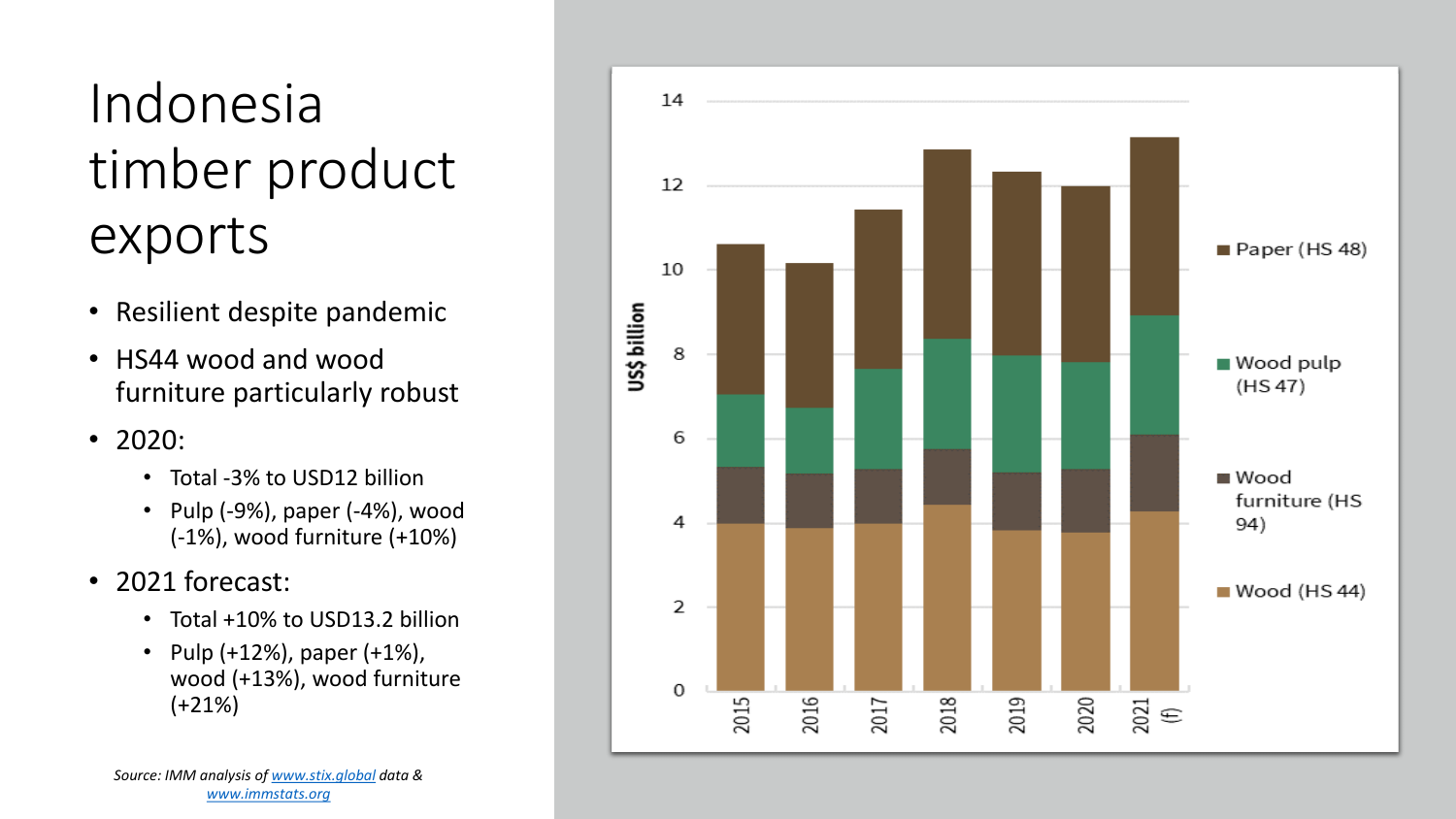# Indonesia timber exports

- In 2020, EUTR countries <10% of total timber products exports by value
- EUTR countries share of exports: ~20% SPWPs & furniture, 4% PPWPs, 6% paper, 0% pulp
- 46% total exports destined for "regulated" markets
- China by far largest "unregulated" destination

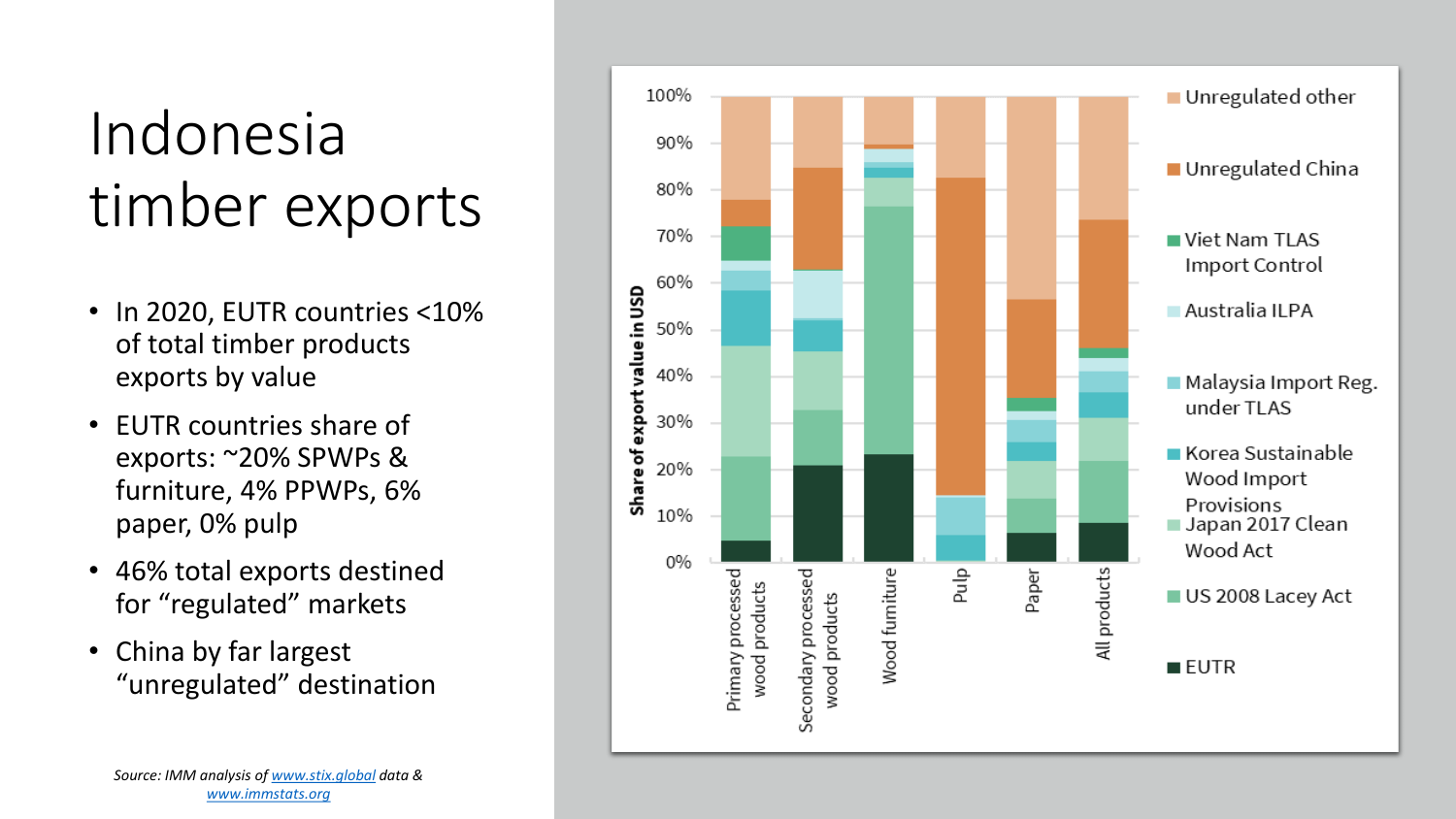#### EUTR-country timber product imports from Indonesia 2004-2020, 2021 (f)

- Just before FLEGT licensing began in 2015, imports from Indonesia at historic low
- Numerous factors constraining growth in trade with Indonesia at that time: currency, weak construction activity, competition from European & CIS suppliers, substitution, fashion, strong demand for Indonesian products elsewhere, logistics…
- Many constraining factors still exist & are unaffected by licensing
- But encouraging rise in trade between 2017 and 2019, particularly in the Netherlands and UK
- Pandemic led to 11% downturn in EUTR country import value to USD1.17 billion in 2020
- Forecast 10% rebound to USD1.28 billion in 2021

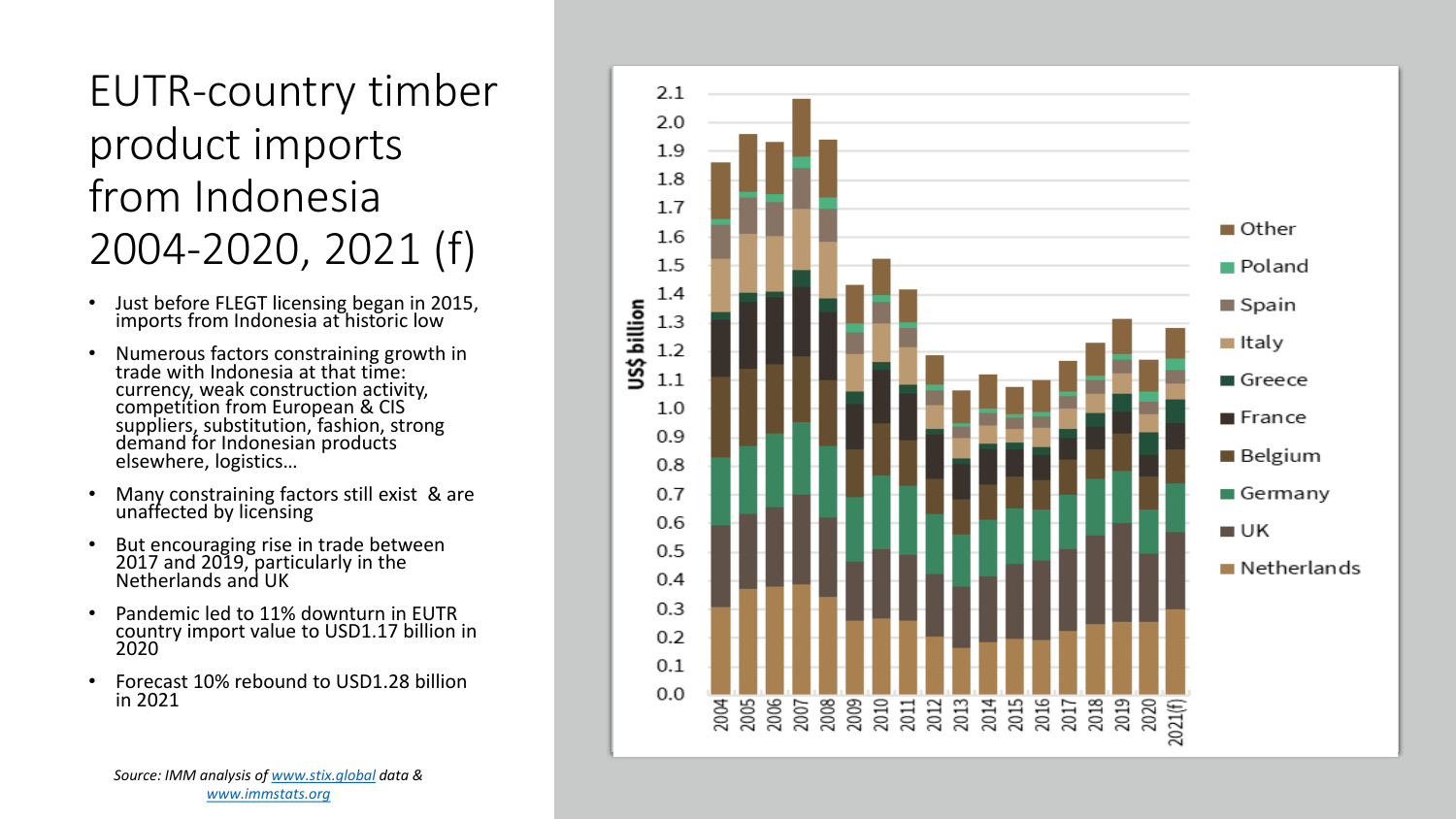### Share of total EUTR-country timber product imports

- Indonesia's overall share little changed in recent years
- Growth in imports from Indonesia coincided with even bigger increase from other countries
- Notably Russia, Turkey, Belarus, Ukraine
- China lost share in 2016-2017 and regained share 2018- 2020

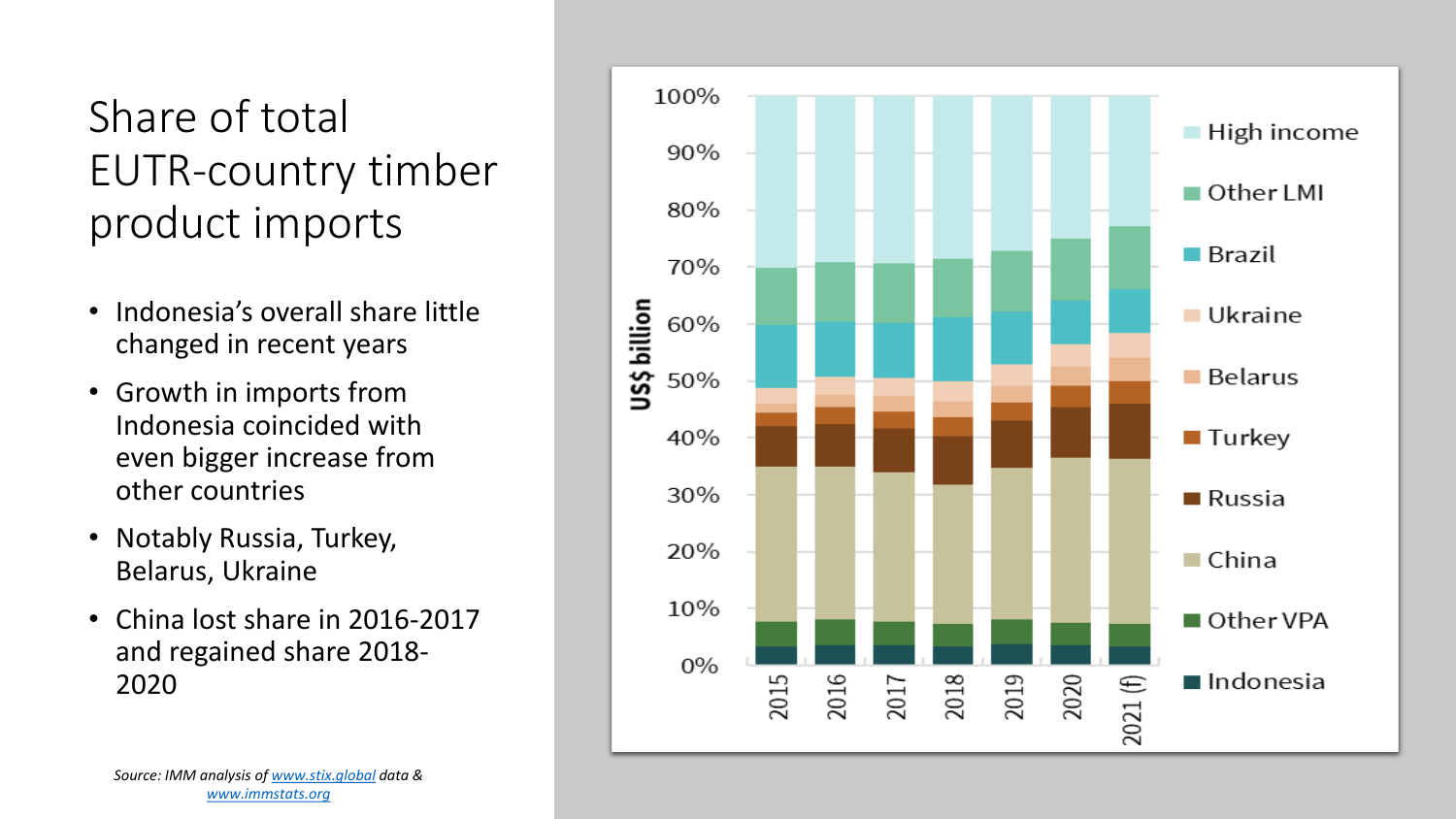Indonesia share of EUTR-country import from LMI countries by product type

- No strong signal of significant market benefit due to FLEGT licensing
- Noticeable gains in share in only a few niche markets
- Certain paper types, particularly in UK & Greece
- Doors in the UK
- Non-upholstered (garden) wood seating destined for Germany, UK and Belgium

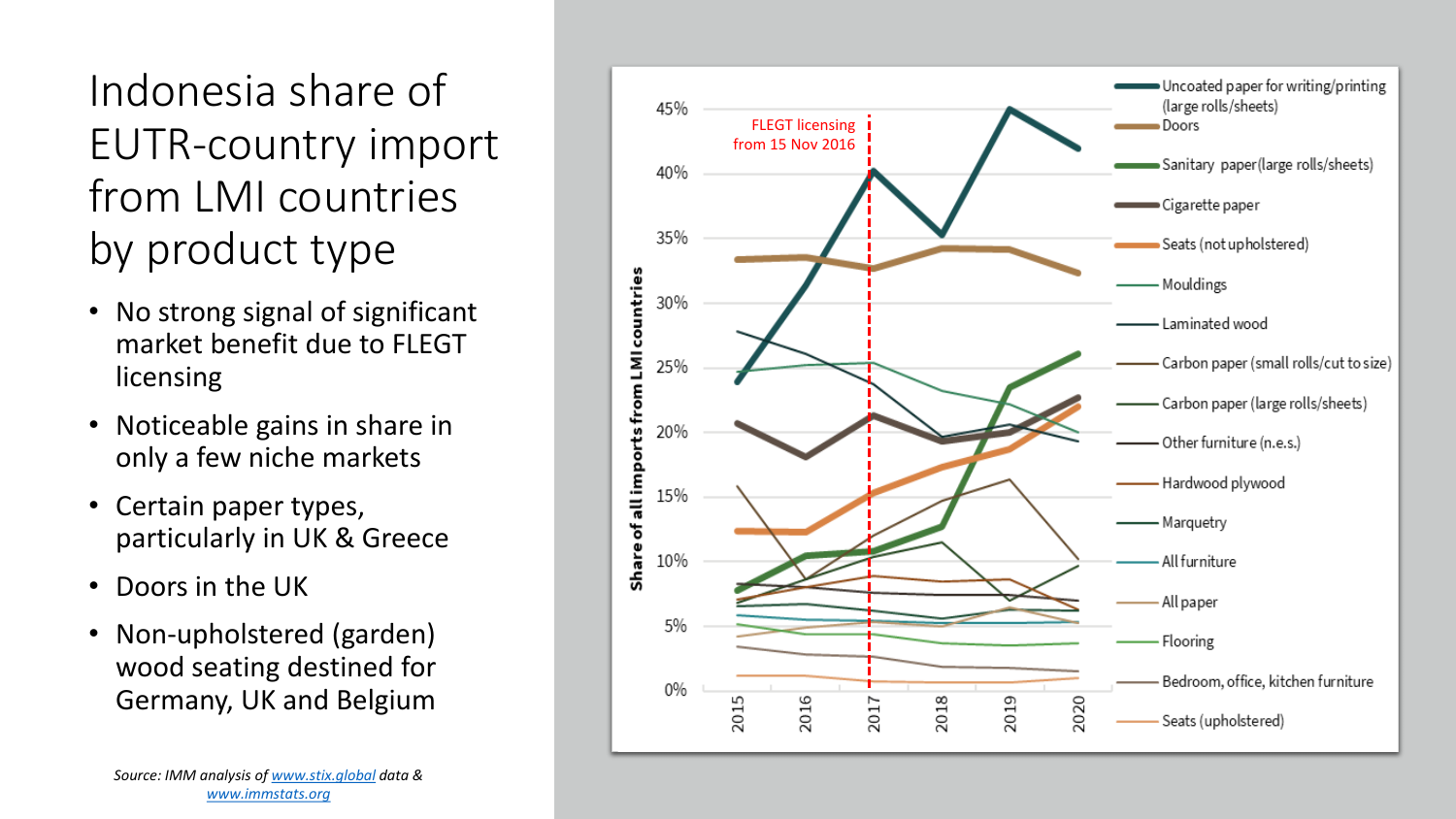Global timber products trade by FLEGT VPA status & income group 2015-2020

- In 2020, VPA partners accounted for:
	- 11% of total value of global timber products trade
	- one fifth of timber products export value from all Lower and Middle Income (LMI) countries
- Share rising due to increasing exports from Vietnam to the US at the expense of China

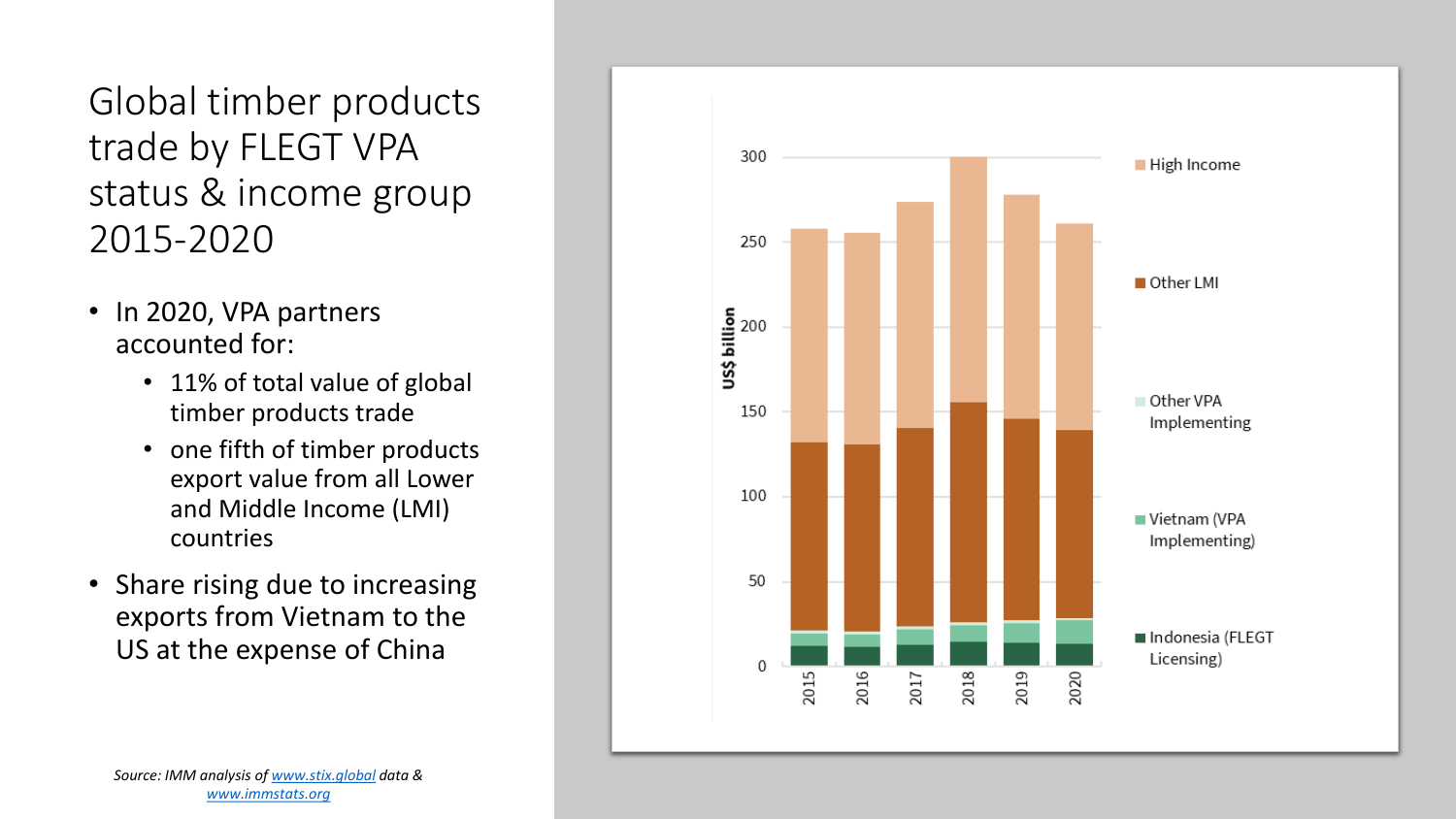Global timber products trade by regulatory status of importing country 2015-2020

- In 2020, EUTR-countries accounted for 12% of global imports (excludes internal EU trade)
- All regulating countries together accounted for 49% of global timber product imports
- China accounted for around 1/3<sup>rd</sup> of non-regulated imports

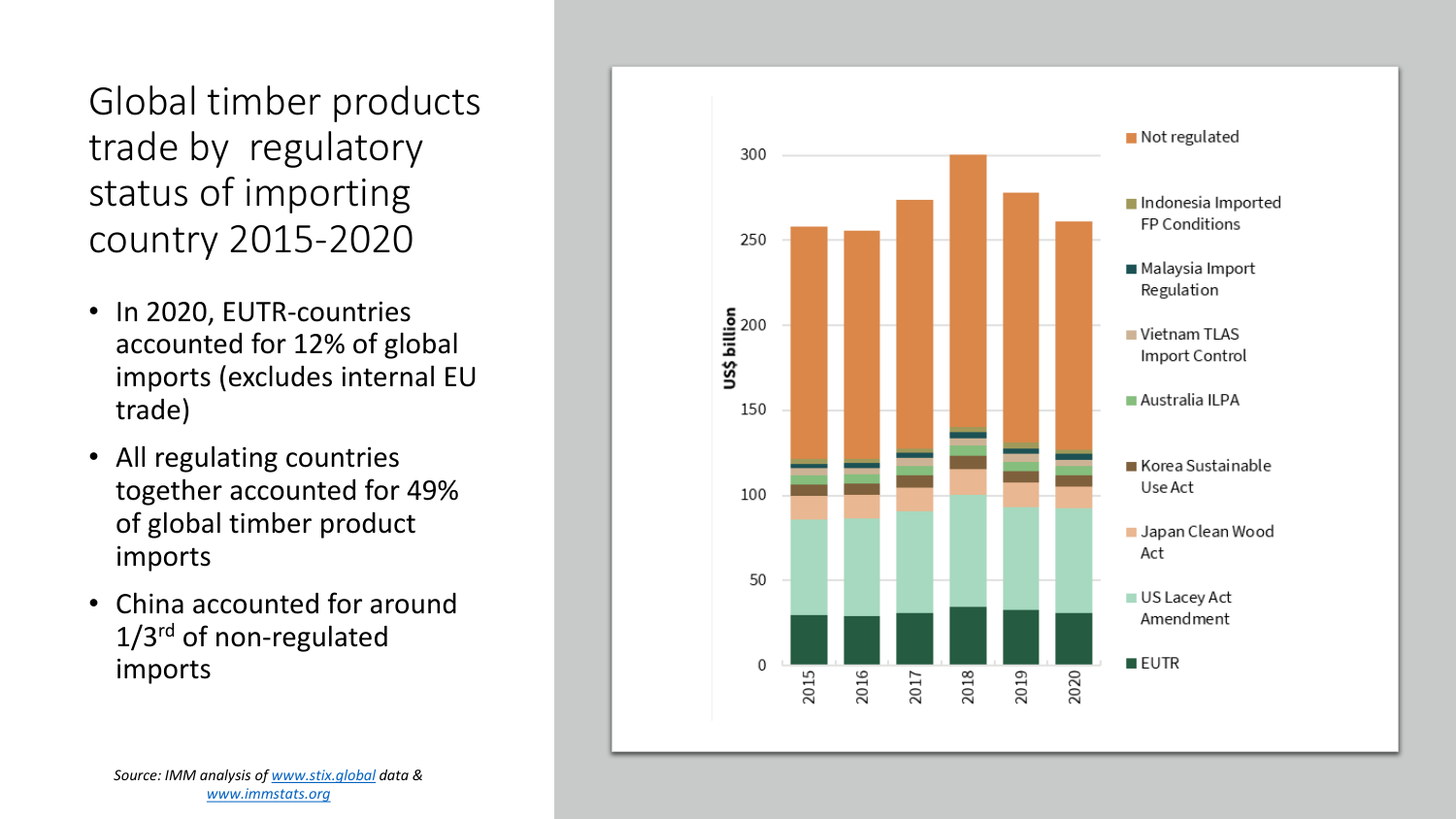#### Timber products exports\* from Vietnam by regulatory status of importing country

- Exports to US > USD 1 billion per month in H1 2021
- Vietnam overtakes China as US largest supplier of interior furniture
- Rising demand for raw material this year:
	- Jan-Jul domestic plantation supply +6% to 9.5 million m3
	- Jan-Aug imports +27% to 4.73 million m3, rising logs & sawn from EU & N. America, panels from Thailand, sawn from Cambodia & Laos. Declining from Africa.
- Sept 2020: Government Decree No. 102 to implement Timber Legality Assurance System (VNTLAS Decree)
- US agreement with Vietnam Oct 2021:
	- Section 301 (US Trade Act) Investigation
	- Improve TLAS; keep confiscated timber out of supply chain; verify legality of all domestically harvested timber; work with high-risk source countries on FLEG etc..
	- Subject to USTR oversight
	- [https://ustr.gov/sites/default/files/files/Vietnam%](https://ustr.gov/sites/default/files/files/Vietnam%20Timber/VN%20Timber%20Agreement%20Text%20(9-30-21).pdf) [20Timber/VN%20Timber%20Agreement%20Text%](https://ustr.gov/sites/default/files/files/Vietnam%20Timber/VN%20Timber%20Agreement%20Text%20(9-30-21).pdf) [20\(9-30-21\).pdf](https://ustr.gov/sites/default/files/files/Vietnam%20Timber/VN%20Timber%20Agreement%20Text%20(9-30-21).pdf)

*Source: IMM analysis of [www.stix.global](http://www.stix.global/) data & [www.immstats.org](http://www.immstats.org/) \* Compiled from import data of trading partners*

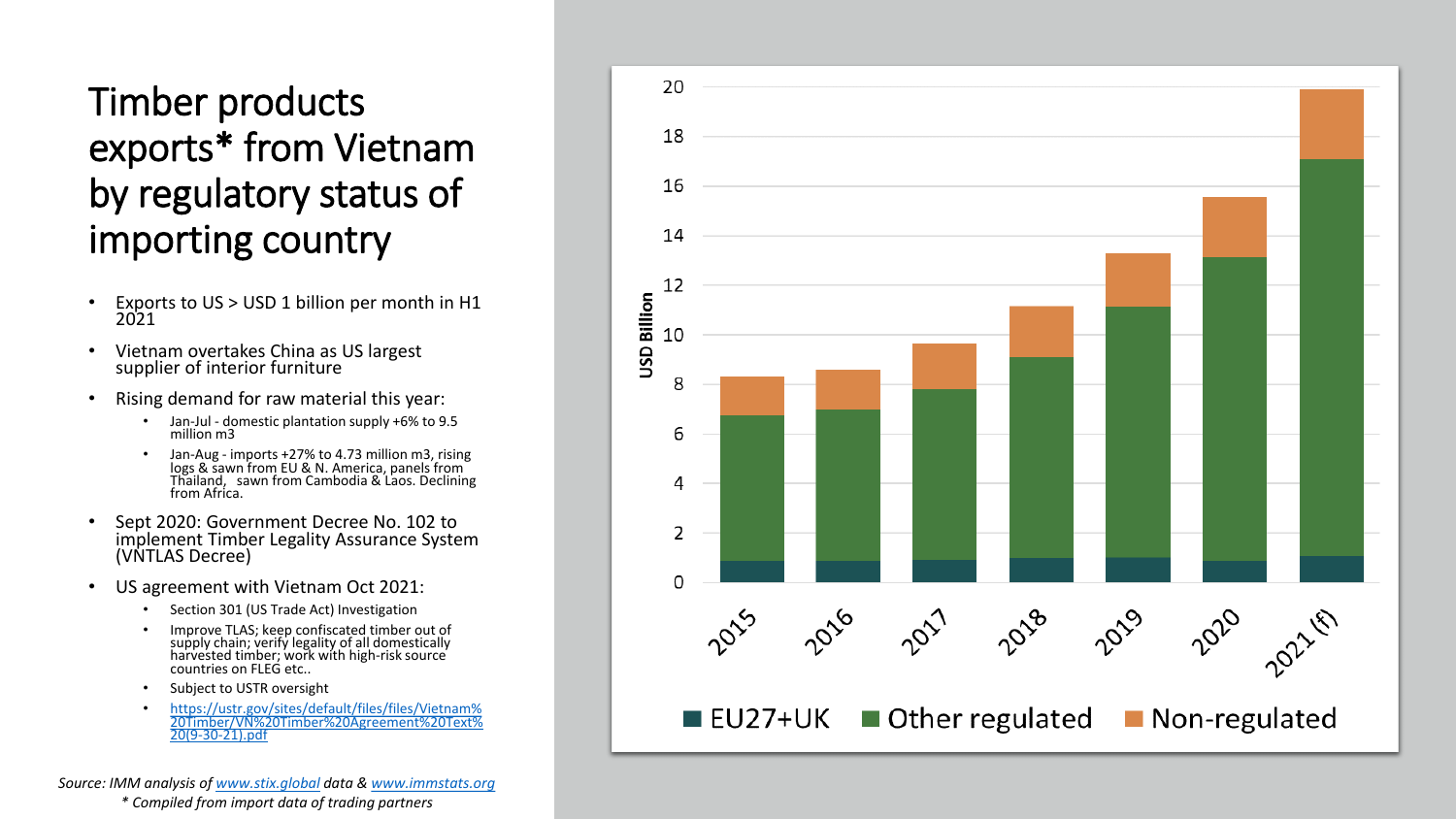#### African & Latin American VPA partner timber products exports\*

- Exports from all African and Latin American VPA partners low & often declining before pandemic
- Disproportionately impacted by pandemic
- Challenges of moving staff & materials, maintaining equipment, lack of containers & other freight problems
- Challenges likely to persist in LMI countries with low level of access to economic support measures, vaccines and other health services
- **Significant steps towards TLAS implementation in Ghana & Congo**

*Source: IMM analysis of [www.stix.global](http://www.stix.global/) data & [www.immstats.org](http://www.immstats.org/) \* Compiled from import data of trading partners*





#### Timber product exports in US\$ million

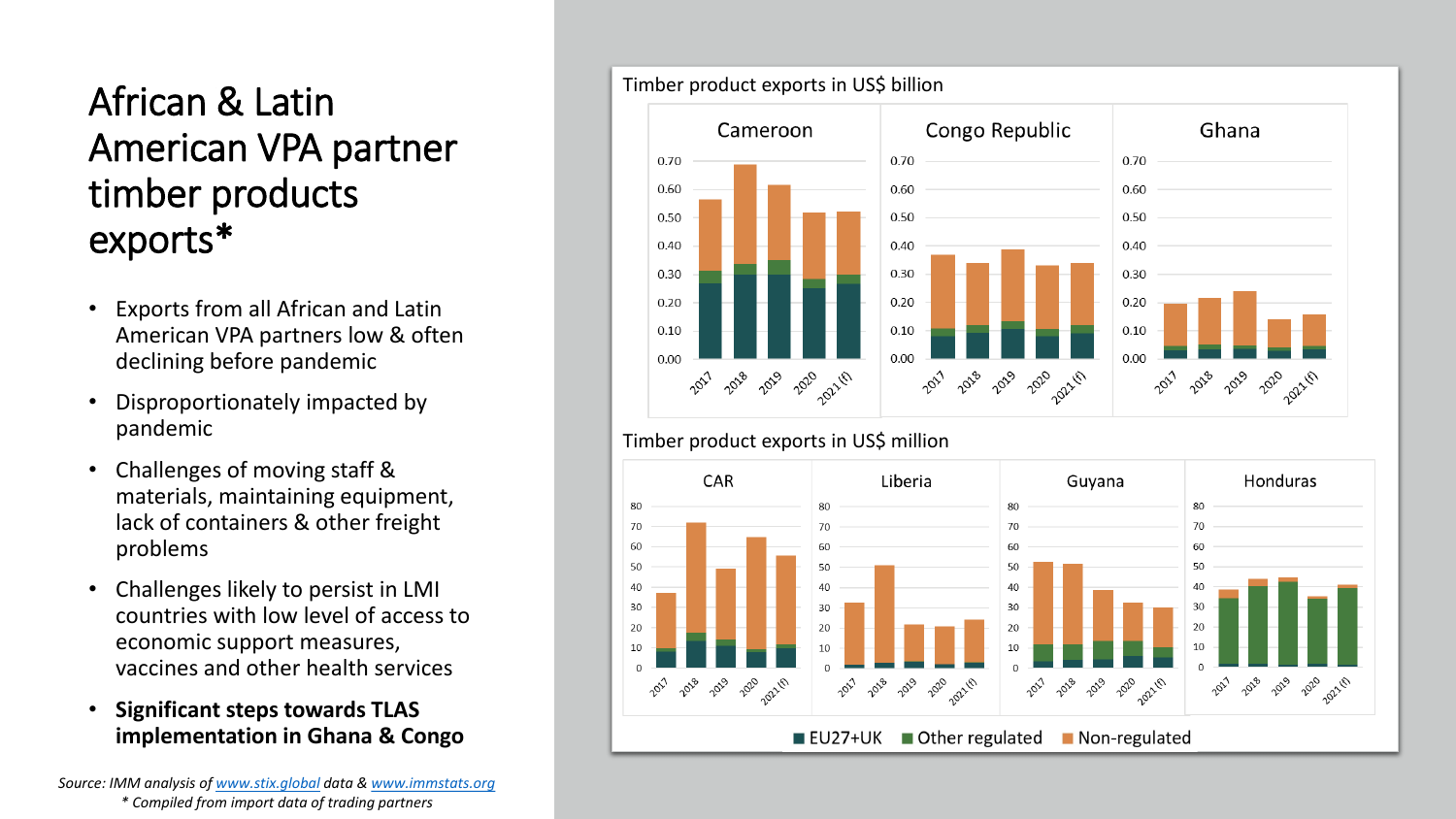## Conclusions

- FLEGT process has achieved considerable reach and influence in global forest products trade and this needs to be built on
- Alongside Indonesia, the role of Vietnam as a globally significant processing hub, and of Cameroon in the context of African trade, should be highlighted
- For market development, FLEGT licensing is a slow burn and not a silver bullet
- Efforts to further develop TLAS must be responsive to significant competitiveness challenges of timber industries in VPA partner countries
- VPA Partner progress needs to be rewarded with concerted efforts to promote a favourable market position for licensed timber
	- Efficient and effective enforcement of EUTR, UKTR and similar legislation
	- Positive communication of the contribution to sustainable forest management in VPA partner countries